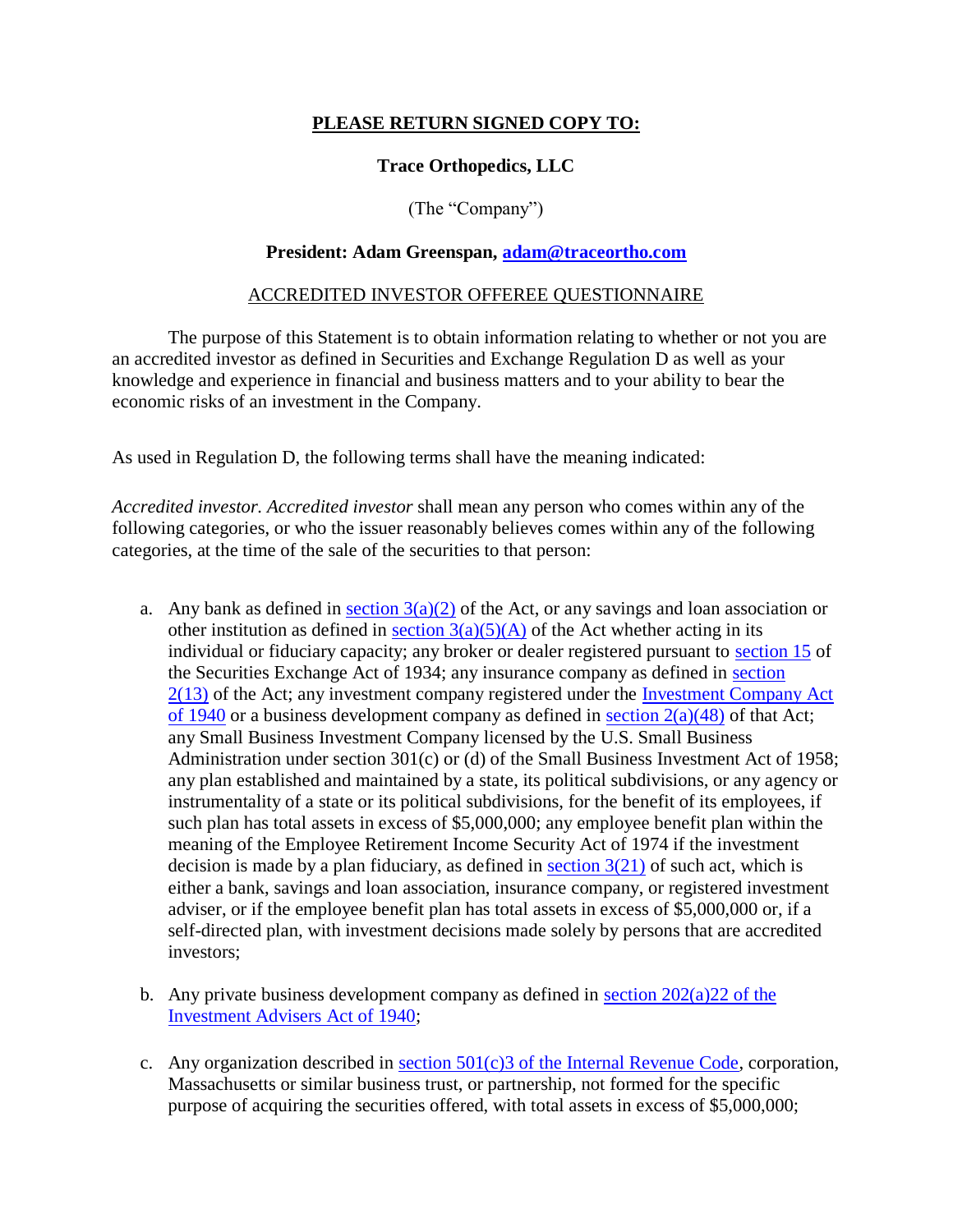- d. Any director, executive officer, or general partner of the issuer of the securities being offered or sold, or any director, executive officer, or general partner of a general partner of that issuer;
- e. Any natural person whose individual net worth, or joint net worth with that person's spouse, at the time of his purchase exceeds \$1,000,000, excluding the value of the person's primary residence, but including any excess liability between the value of the residence and the amount of any obligation(s) thereon;
- f. Any natural person who had an individual income in excess of \$200,000 in each of the two most recent years or joint income with that person's spouse in excess of \$300,000 in each of those years and has a reasonable expectation of reaching the same income level in the current year;
- g. Any trust, with total assets in excess of \$5,000,000, not formed for the specific purpose of acquiring the securities offered, whose purchase is directed by a sophisticated person as described in Rule  $506(b)(2)(ii)$ ; and
- h. Any entity in which all of the equity owners are accredited investors.
- 1. Offeree Name, Address and Telephone Number:

Name\_\_\_\_\_\_\_\_\_\_\_\_\_\_\_\_\_\_\_\_\_\_\_\_\_\_\_\_\_\_\_\_\_\_\_\_\_\_\_\_\_\_\_\_\_\_\_\_\_\_\_\_\_\_\_\_\_\_\_\_\_\_\_\_\_\_\_

Address

\_\_\_\_\_\_\_\_\_\_\_\_\_\_\_\_\_\_\_\_\_\_\_\_\_\_\_\_\_\_\_\_\_\_\_\_\_\_\_\_\_\_\_\_\_\_\_\_\_\_\_\_\_\_\_\_\_\_\_\_\_\_\_\_\_\_

\_\_\_\_\_\_\_\_\_\_\_\_\_\_\_\_\_\_\_\_\_\_\_\_\_\_\_\_\_\_\_\_\_\_\_\_\_\_\_\_\_\_\_\_\_\_\_\_\_\_\_\_\_\_\_\_\_\_\_\_

\_\_\_\_\_\_\_\_\_\_\_\_\_\_\_\_\_\_\_\_\_\_\_\_\_\_\_\_\_\_\_\_\_\_\_\_\_\_\_\_\_\_\_\_\_\_\_\_\_\_\_\_\_\_\_\_\_\_\_\_

 $Telephone (\_\_\_\_\_\_\_$ 

- a. If an individual, what is your principal place of residence?
- b. If not an individual:
	- i. Where is your principal place of business?
	- ii. Where are your executive headquarters?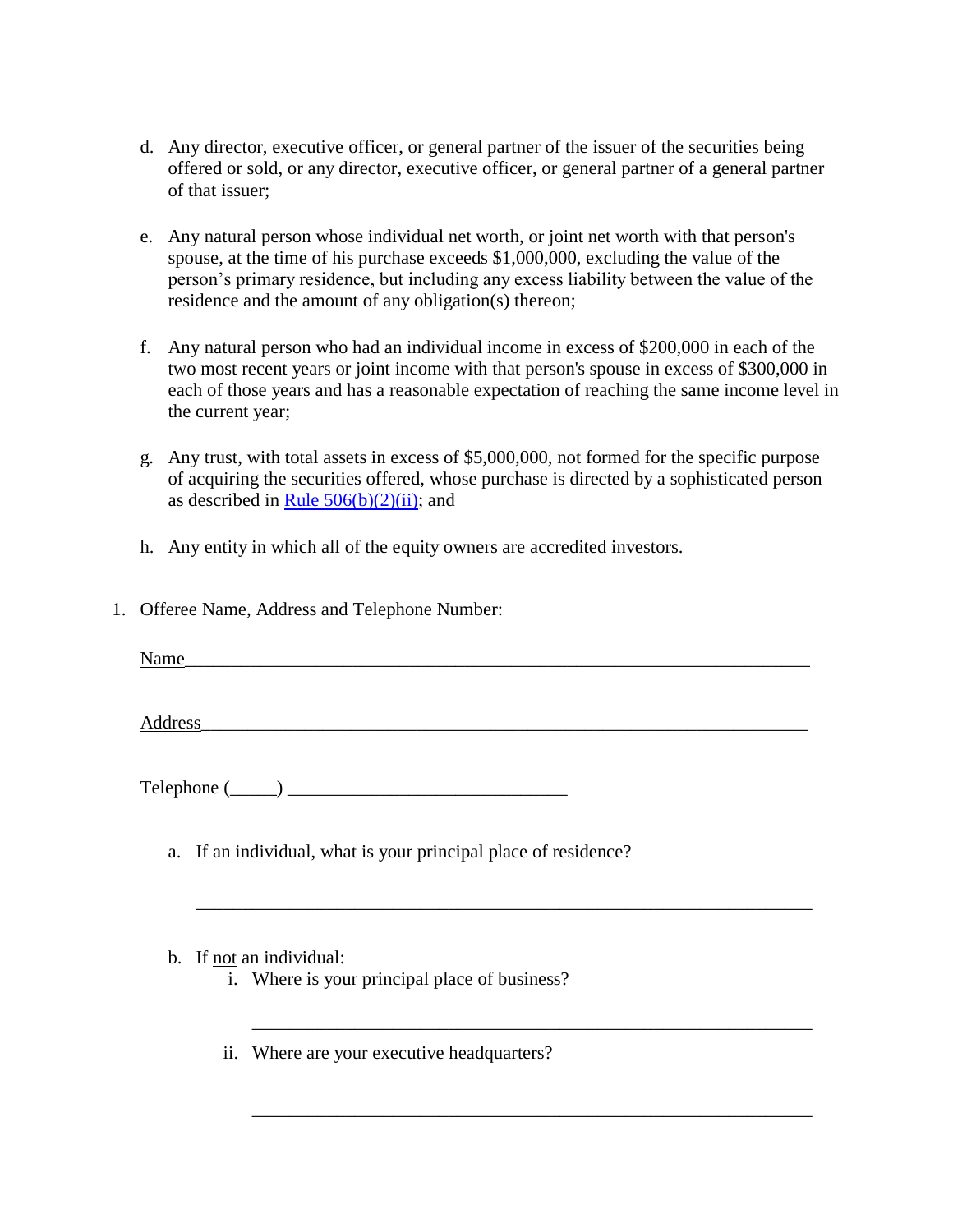c. If a partnership, in which states(s) does (do) each of your partners reside?

\_\_\_\_\_\_\_\_\_\_\_\_\_\_\_\_\_\_\_\_\_\_\_\_\_\_\_\_\_\_\_\_\_\_\_\_\_\_\_\_\_\_\_\_\_\_\_\_\_\_\_\_\_\_\_\_\_\_\_\_\_\_\_\_\_\_\_

\_\_\_\_\_\_\_\_\_\_\_\_\_\_\_\_\_\_\_\_\_\_\_\_\_\_\_\_\_\_\_\_\_\_\_\_\_\_\_\_\_\_\_\_\_\_\_\_\_\_\_\_\_\_\_\_\_\_\_\_\_\_\_\_\_\_\_

\_\_\_\_\_\_\_\_\_\_\_\_\_\_\_\_\_\_\_\_\_\_\_\_\_\_\_\_\_\_\_\_\_\_\_\_\_\_\_\_\_\_\_\_\_\_\_\_\_\_\_\_\_\_\_\_\_\_\_\_\_\_\_\_\_\_\_

- d. If a corporation, what is your state of incorporation?
- e. If a trust, in which state(s) does (do) each of the beneficiaries reside?
- 2. Business or occupation (including title):
- 3. Educational background (level, degrees completed):
- 4. Net Worth, Partners' Capital or Total Assets (check one):
	- $\Box$  \$5,000,000 or more
	- $\Box$  \$1,000,000 \$5,000,000
	- $\Box$  Less than \$1,000,000

*Individual or married persons only* - Gross income for each of the last 2 years (check one):

\_\_\_\_\_\_\_\_\_\_\_\_\_\_\_\_\_\_\_\_\_\_\_\_\_\_\_\_\_\_\_\_\_\_\_\_\_\_\_\_\_\_\_\_\_\_\_\_\_\_\_\_\_\_\_\_\_\_\_\_\_\_\_\_\_\_\_\_\_\_\_\_\_

\_\_\_\_\_\_\_\_\_\_\_\_\_\_\_\_\_\_\_\_\_\_\_\_\_\_\_\_\_\_\_\_\_\_\_\_\_\_\_\_\_\_\_\_\_\_\_\_\_\_\_\_\_\_\_\_\_\_\_\_\_\_\_\_\_\_\_\_\_\_\_\_\_

- **1** \$300,000 or more  $\Box$  \$200,000 – \$300,000
- $\Box$  Less than \$200,000

Is this income amount combined with that of your spouse?  $Yes \t No \t \t \t \t$ 

Do you expect to reach the same level of income in the current year?  $Yes \t No \t \t \t \t$ 

5. In connection with my investment activities, I utilize the services of the following attorney, accountant or other advisor to assist me in analyzing investment opportunities:

Name of advisor:

Position or occupation: \_\_\_\_\_\_\_\_\_\_\_\_\_\_\_\_\_\_\_\_\_\_\_\_\_\_\_\_\_\_\_\_\_\_\_\_\_\_\_\_\_\_\_\_\_\_\_\_\_